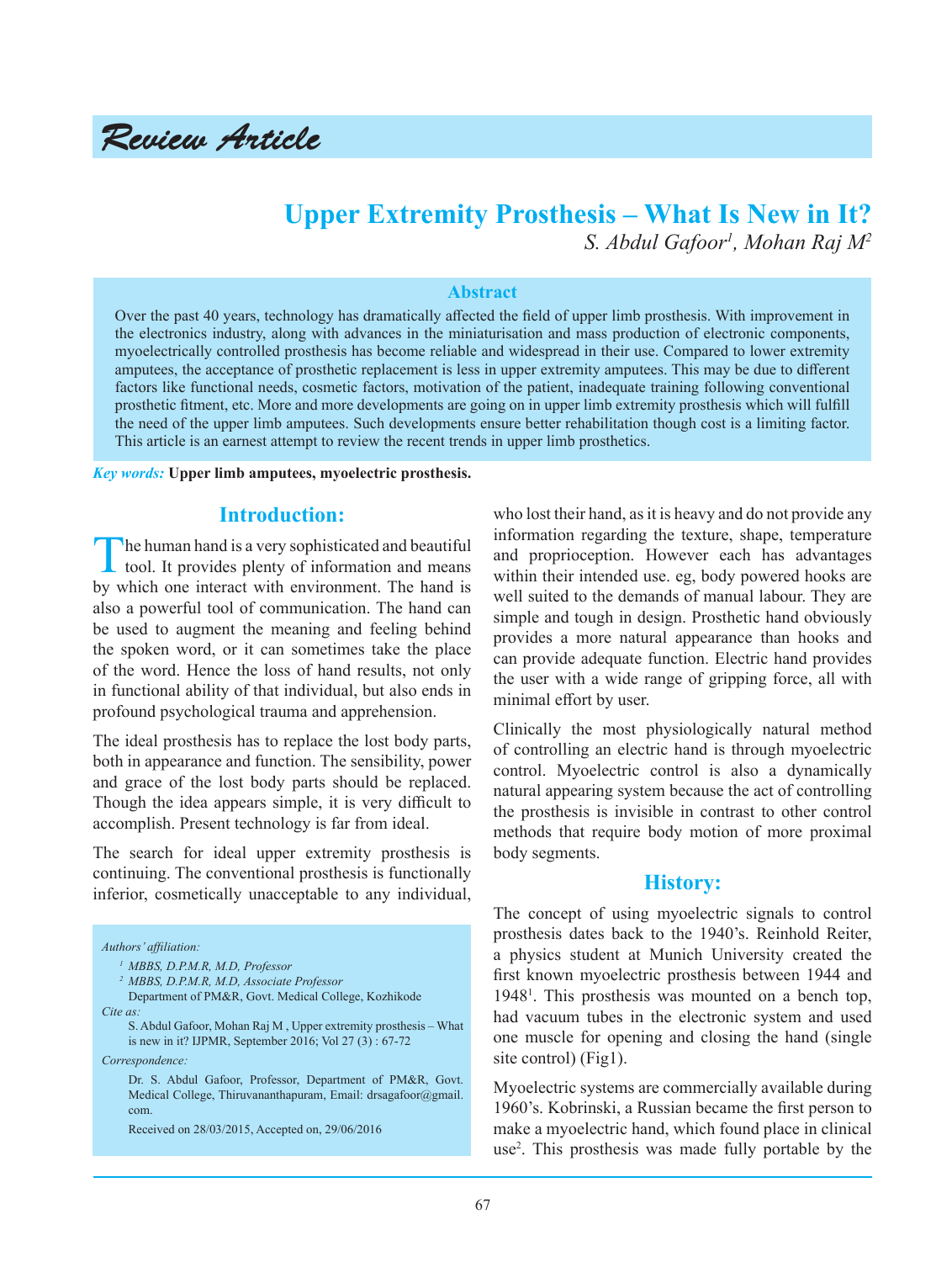

**Fig 1:** *Reiter's First Myoelectric Prosthesis*

use of transistors, the batteries and electronics, was separately and connected to the prosthesis by cables. During 1957-1960 collaboration between Otto Bock, a German company and an Austrian hearing aid company Viennatone led to the first transradial myoelectric system. Then the developments were rapid. Today myoelectric hands are available in different sizes for both children and adult. Electric elbows and wrist rotators are also available in a variety of sizes. With improvement in the battery technology, myoelectric prosthesis has become lighter. The need for recharge is also less.

### **Myoelectric Control – Principles:**

During every voluntary contraction of a muscle, a small electric signal is generated as a natural byproduct. Myoelectric control (Fig 2) uses the action potentials of the residual muscles to control electrically powered components. Electrodes are generally placed in the prosthetic interface over the belly of the muscle and are oriented along the muscle long axis. It is remembered that the signals produced in residual stump is in microvolt. These signal are amplified, then processed by a controller that switches the motors on or off in the hand, wrist, or elbow to produce movement and function<sup>3</sup>. The myoelectric control may be of two types: a) Dual site control b) single site control.



**Fig 2-** *Implantable Myoelectric Sensors*

In dual site control, two antagonist muscles of the residual stump are used to generate the current for the working of the prosthesis. eg, in below elbow amputee both flexor and extensor group of muscles are used for closing and opening of the prosthesis. In single site control, one group of muscle is used to control two functions. In this type, one type of muscle contraction selects hand closing and another type of contraction select hand opening. Two commonly used types of single site systems are the rate sensitive and amplitude sensitive controls. When the rate or amplitude is slow or small the controller selects hand closing and when the signal is fast or strong hand opening results.

In general, there are two types of control schemes that can be described sequential and dedicated. Sequential control means that two or more components are controlled from a common source. An example of this type is the conventional body powered transhumeral fitting, where the elbow and terminal are controlled by the same body motion like glenohumeral flexion or biscapular abduction. In this system, the elbow has to be locked to operate terminal device. Hence simultaneous control is not possible. Examples of sequential control in myoelectric systems are use of two antagonistic muscles for hand operated and wrist rotation or hand and elbow operation. This requires switching between the two components either through myoelectric switching such as rapid co-contraction or operation through a switch. Here also simultaneous control is not possible as in conventional body powered prosthesis<sup>4</sup>.

Dedicated control refers to a system where each component is controlled by a dedicated control source; allowing simultaneous control. Example is hybrid transhumeral prosthesis, where hand function is accomplished myoelectrically using two antagonist muscle and a body powered elbow is operated by glenohumeral flexion. Here the two components are controlled independently and simultaneously. Hence the system is more efficient than the sequentially controlled system.

#### **Microprocessors:**

The feasibility of using computer chips in prosthesis has led to advanced feature of prosthetic design. eg. the sensor hand manufactured by Otto Bock, which monitors the slippage of an object, which being held in the electric hand. If the objects begin to slip, the microprocessor tells the hand to increase the grip force. This type of automatic control makes the myoelectric hand (Fig 3) easier to operate and move.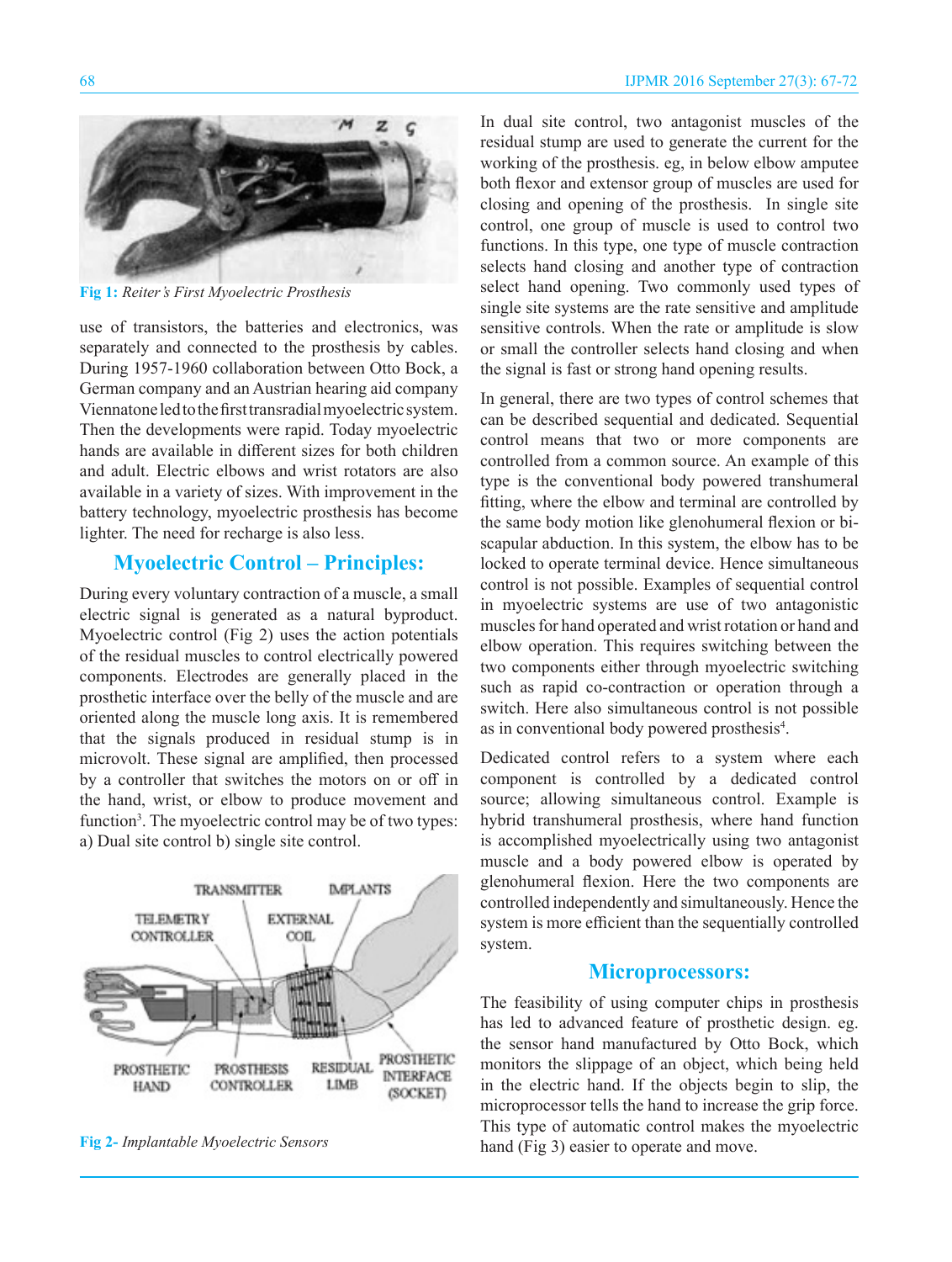

**Fig 3 -** *Myoelectric Hand*

#### **Programmable Controllers:**

Advance in microprocessor technology, led to the introduction of programmable control systems in prosthesis. These microprocessors are available with on board field programmable chips. There are dozens of control schemes that can be configured using a programmable controller<sup>5</sup>. Automatic calibration for each activity can be programmed in this system. This feature automatically adjusts the electronic parameter to provide optional function in spite of possible signal strength changes, which occurs in an amputee, who experiences muscle fatigue during the course of the day.

Myoelectic control of upper limb prosthesis has proven to be an effective and efficient means of controlling prosthetic components. This means of control has been extensively used for the last 40 years, during which time the system had become reliable and durable in most situations. Myoelectric control or any other control scheme should not be considered as optional control for the prosthesis but rather as one of the several effective ways of producing desired function. Technology continues to change, bringing new and sometimes better ways of fitting prosthesis. Microprocessor and programmable controllers have opened new horizon for improvement in function of the upper limb prosthesis. There is much work to be done before calling upper extremity prosthesis, as arm replacement, which is ideal for an individual. But progress is occurring towards the goal of replacing the function and appearance of the human arm by an ideal prosthesis replacement.

# Indications<sup>6</sup>:

- 1. The patient has an amputation or missing limb at the wrist or above.
- 2. Standard body-powered prosthetic devices cannot be used or are insufficient to meet the functional needs of the individual in performing activities of daily living.
- 3. The remaining musculature of the arm(s) contains the minimum microvolt threshold to allow operation of a myoelectric prosthetic device.
- 4. The patient has demonstrated sufficient neurological and cognitive function to operate the prosthesis effectively.
- 5. The patient is free of comorbidities that could interfere with function of the prosthesis (neuromuscular disease, etc).
- 6. Functional evaluation indicates that with training, use of a myoelectric prosthesis likely to meet the functional needs of the individual (e.g. gripping, releasing, holding and coordinating movement of the prosthesis) when performing activities of daily living.

# **Advantages7 :**

- 1. Self contoured.
- 2. Self suspending.
- 3. Freedom of motion-can be used over the head, down by the feet, and out to the sides of the body.
- 4. Comfort.
- 5. Elimination of harness of conventional prosthesis
- 6. Superior pinch force of between 15 and 25 lbs. compared to 7 to 8 lbs with a cable-operated hook.
- 7. Using functional magnetic resonance imaging (fMRI), it is found that enhanced use of a myoelectric prosthesis in upper extremity amputees was associated with reduced phantom limb pain and reduced cortical reorganisation.
- 8. The below-elbow myoelectric system is well suited for amputees such as sales persons, students, business people and professionals who are engaged in light work.

# Disadvantages<sup>7</sup>:

- 1. High cost.
- 2. Lack of direct feedback from control regarding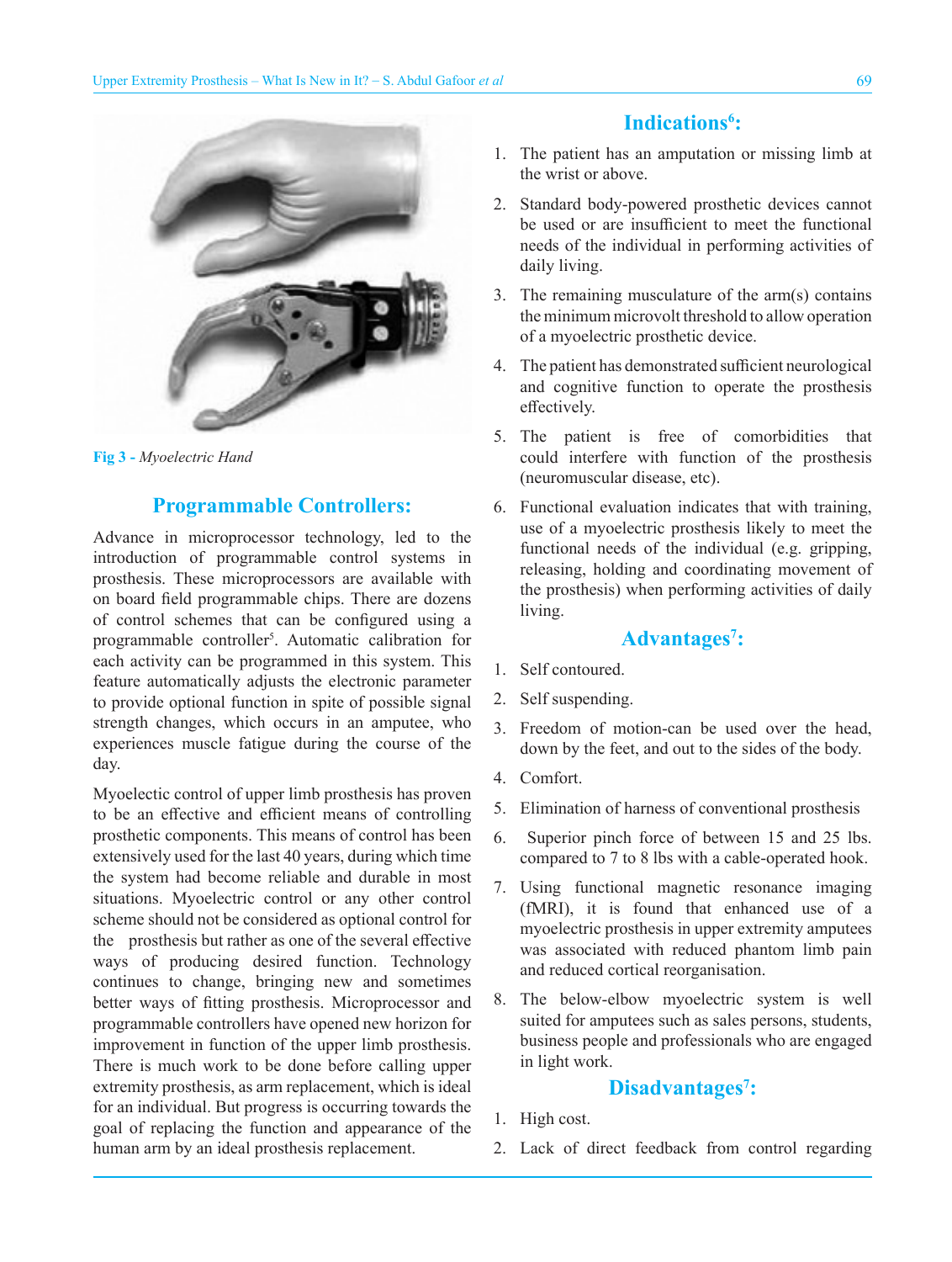the position, velocity and force of the component controlled.

- 3. The user must rely on visual feedback for manipulation of prosthesis and environment.
- 4. Requires more maintenance, including charging, discharging, and the eventual disposal and replacement of the battery.
- 5. Burns may be seen in children after 2-3 years of use of prosthesis. This may be due to heat generated from electrical failure possibly from ingress of moisture.
- 6. Potential malfunction of the arm, resulting in costly repairs. Wearers also have to be very cautious around water. Severe damage to the motor and controller can result from water exposure.

The myoelectric unit is not usually recommended for patients involved in heavy work such as farming or construction.

### **Evaluation:**

An evaluation of a rating scale called the Assessment of Capacity for Myoelectric Control (ACMC) was described by Lindner and colleagues in 2009<sup>8</sup>. For this evaluation of the ACMC, a rater identified 30 types of hand movements in patients who performed a selfchosen bimanual task, such as preparation of a meal, making the bed, doing crafts, or playing with different toys; each of the 30 types of movements was rated on a 4-point scale (not capable or not performed, sometimes capable, capable on request, and spontaneously capable). The types of hand movements were variations of four main functional categories (gripping, releasing, holding, and coordinating), and the evaluations took approximately 30 minutes.

#### **Advances:**

Targeted reinnervation is a surgical technique developed to increase the number of myoelectric input sites available to control upperlimb prosthesis (Fig 4). Because signals from the nerves related to specific movements are used to control those missing degreesof-freedom, the control of a prosthesis using this procedure is more physiologically appropriate when compared to conventional control<sup>9</sup>.

In humeral disarticulations, a novel nerve transfer procedure can be done to improve the control of a myoelectric prosthesis. The median, radial, ulnar



**Fig 4 -** *Targeted Muscle Reinnervation in Person with Shoulder Disarticulation*

and musculocutaneous nerves are transferred to the segments of the pectoralis major and minor muscles. The nerve transfer to small muscle segments is capable of creating a novel interface for better control of myoelectric prosthesis.

There is great mental effort needed during the initial stages of training with myoelectric prosthesis. A mechanism has been developed to help patients during the learning stages, without actually having to wear the prosthesis<sup>10</sup>. This mechanism is based on a real hardware and software for detecting and processing EMG signals. The association of autoregressive models and a neural network is used for EMG pattern discrimination. The outputs of the neural network are then used to control the movements of a virtual prosthesis that mimics what the real limb should be doing. The results show a very easy-to-use system that can greatly reduce the duration of the training stages.

The Utah Arm (Fig 5&6) is a myoelectric arm for above elbow amputees. It is developed in 1974, at the University of Utah's Center for Engineering Design. The Utah Arm 3 is a versatile, electrically driven arm which provides accurate control of both hand and elbow (simultaneously), and optional wrist rotation.

The Utah Arm 3+ is similar to the original electrically driven Utah Arm 3 but has more advanced function. This arm has Dual Lock System, Silent Freeswing, wireless Bluetooth communication, and total compatibility with virtually all Hands on the market.

Current research findings indicate that people could actually regain perception of hot and cold through prosthetics like the myoelectric arm. Bionic hands differ from mere prostheses by mimicking the original function very closely, or even surpassing it. Dennis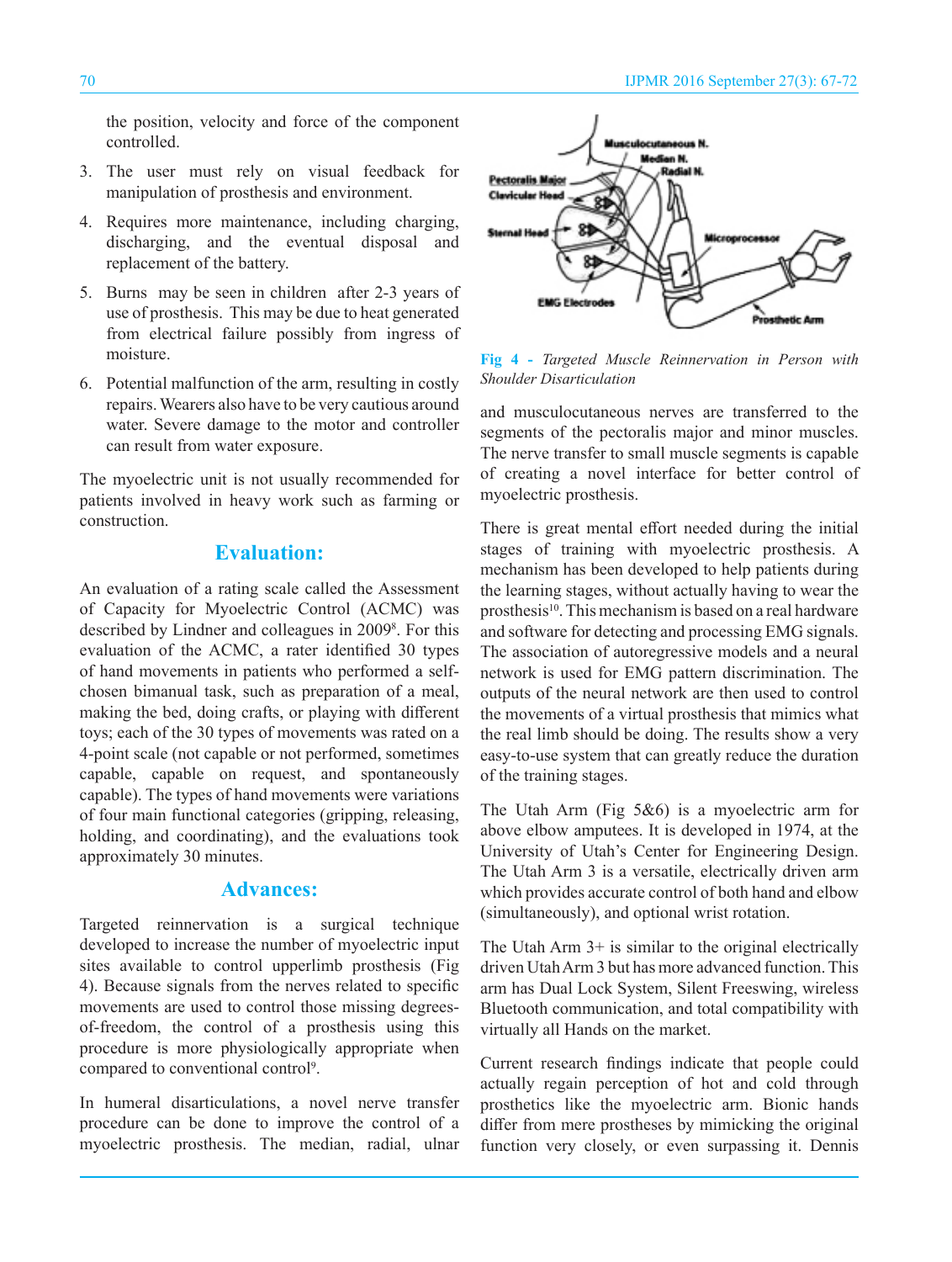

**Fig 5-** *Utah Arm 3 with Connector Options for Separate Elbow and Hand Inputs*



**Fig 6-** *Utah Arm 3 +*

Aabo Sørensen was the first person to use bionic finger tip that has the ability to feel. There are electrodes embedded in arm, and touch sensors in a prosthetic hand to stimulate his remaining nerves. With the hand, the user was able to recognise different objects by their feel, and grasp them appropriately (Fig7). Sensors in the silicon finger tip detect changes in the texture of articles and these signals are sent to the remaining nerves of the arm $^{11}$ . So now the user knows how firmly they have to grip a fragile object without damage, which is very important.

Now there are advanced myoelectric prosthetic partial hand fingers for individuals with missing fingers eg, i- digits quantum. This gesture controlled prosthesis is very slim, light weight and so it is easy to use. It also has 50% more battery life. Loss of anywhere from one to five digits and palm can be replaced (Fig 8).

With these technological advances on the horizon, the quality of life for amputees is bound to improve.



**Fig 7-** *Myoelectric Prosthetic Hand with Touch-sensitive Fingers*



**Fig 8-** *Myoelectric Prosthetic Partial Hand Fingers*

### **References:**

- 1. Childress DS. Historical aspects of powered limb prostheses clin. *Prosthetics Orthotics* 1985, 9; 2 -13.
- 2. Muzumdar A. Powered Upper Limb Prostheses: Control, Implementation and Clinical Application Berlin Heidelberg: Springer – Verlag 2004.
- 3. Oskoei AM, Hu H. Myoelectric control systems: a survey. *Biomed Signal Process Control* 2007;**2:**275- 94.